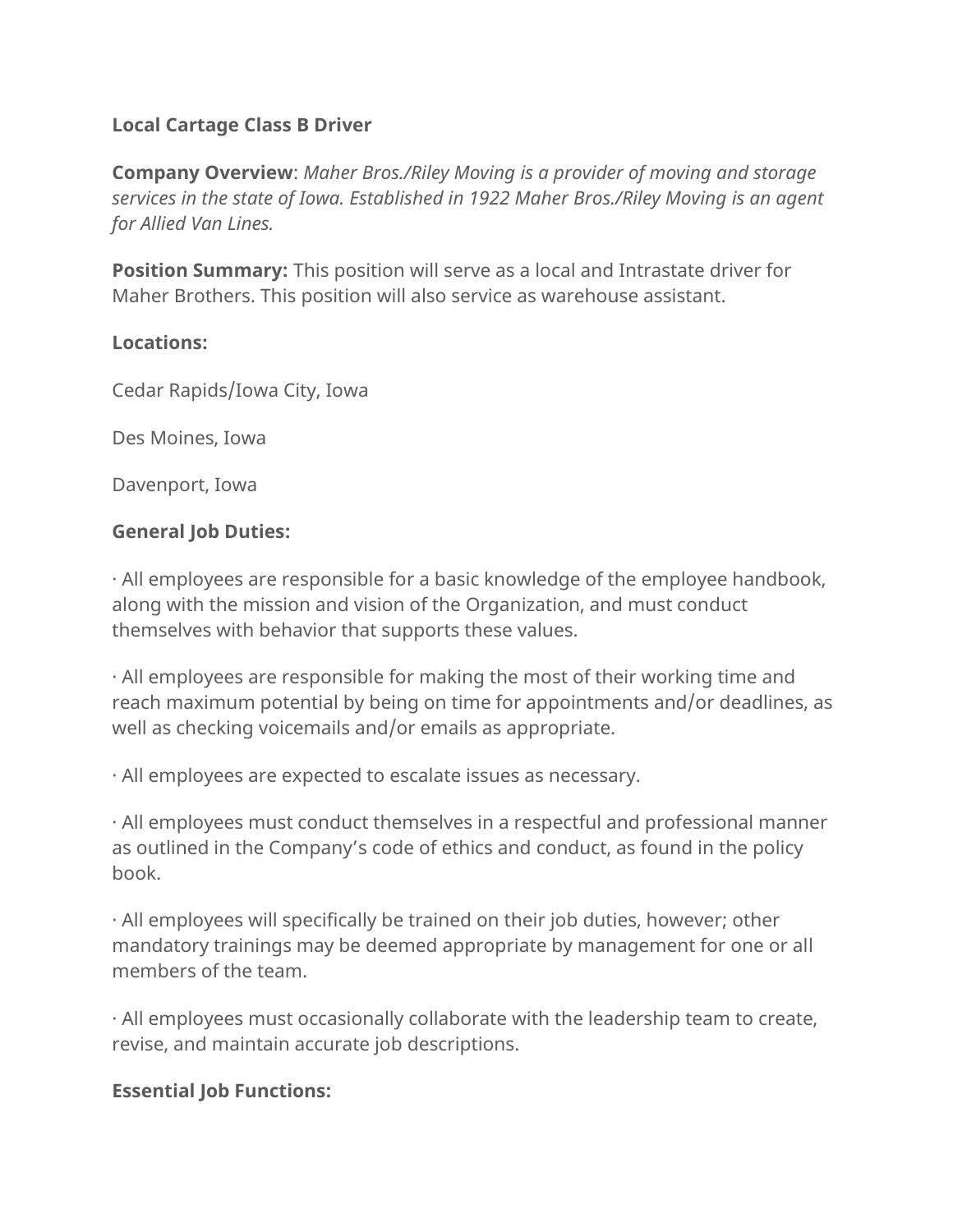- · Maintain a clean, physically safe, and orderly work area.
- · Be available from 7:00 AM and 7:00 PM for emergencies.
- · Occasionally work weekends.
- · Make daily deliveries to Maher Bros. customers in a timely, and pleasant manor.
- · Be proficient in providing all services Maher Bros. provides, including storage.
- · Work and coordinate with dispatch and warehouse personnel.

· Cooperate with the Maher Bros. random drug and alcohol test requirements and report to the drug test facility within the allotted amount of time, when selected.

· Comply with Maher Bros. safety rules and regulations, particularly the Employee Handbook.

- · Comply with all Federal Motor Carrier Act laws.
- · Perform other job duties as assigned.
- · Turn paperwork in to dispatch daily.
- · Check dispatch call line for dispatch orders.

**Cross Training Requirements:** This position is responsible for willingly cross training with their warehouse peers to the point of covering all basic responsibilities in the case of their absence.

# **Position Requirements:**

The requirements listed below are representative of the knowledge skills and abilities required. Employees who do not possess the requirements for a job at the time of hire will not be considered for the position. Reasonable accommodations may be made to enable individuals with disabilities to perform the essential functions.

# **Required Skills and Experience**:

· Capable of working effectively independently and in a team environment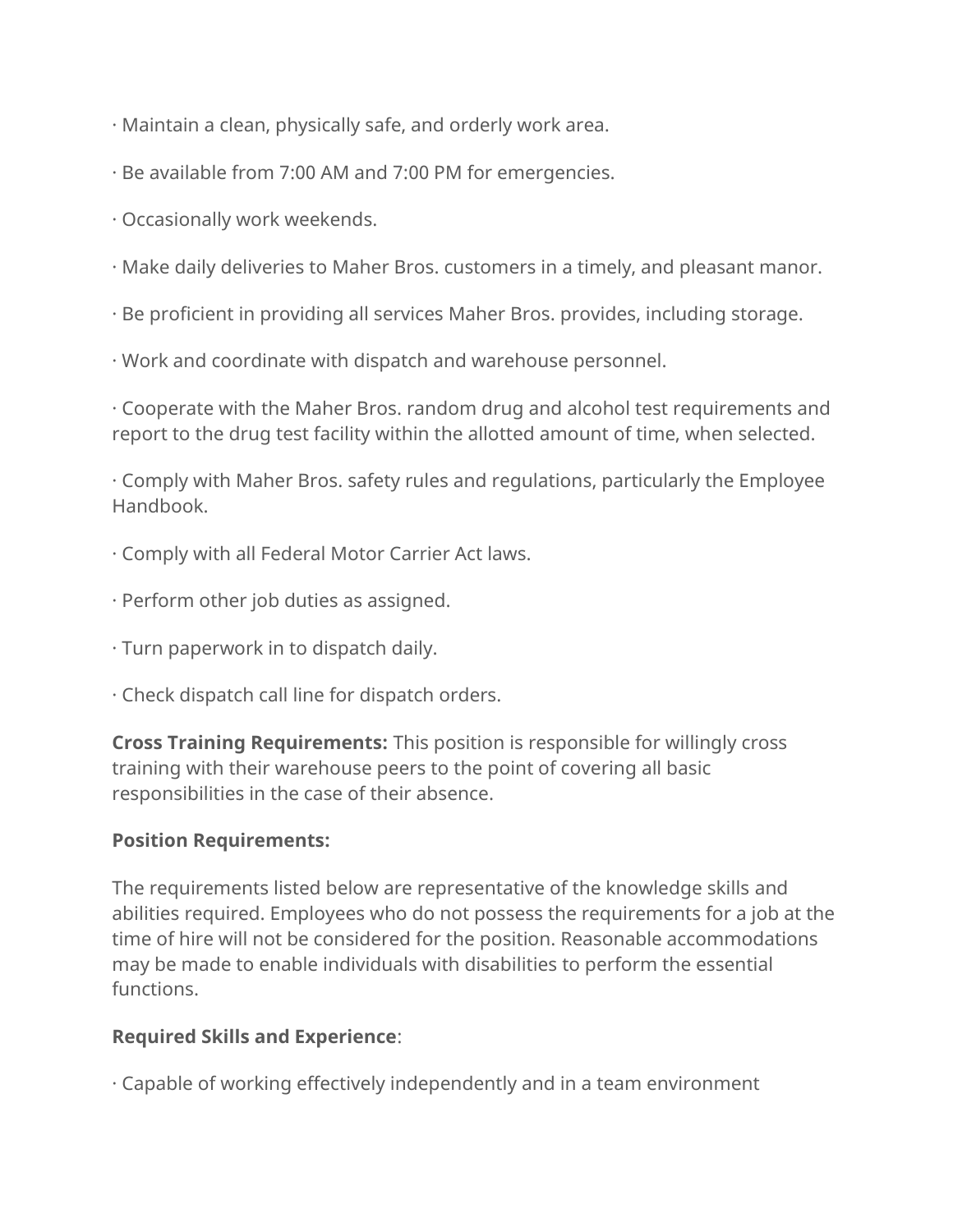- · Must be self-motivated, goal and detail oriented
- · Flexible and adaptable to changing work environment
- · Ability to prioritize multiple tasks and manage time efficiently

· Must pass a background check according to our Safety Manual on eligibility for employment

- · Must have a valid, Class B license
- · Approved by Maher Bros' insurance carrier
- · Must have approved CSA scores
- · Must pass DOT physical

· Must pass the E-3 physical test according to our Safety Manual on eligibility for employment

· Must pass the pre-employment drug test according to our Safety Manual on eligibility for employment

**Education and Credential Requirements:** This position requires the required licensure.

**Language Requirements:** The primary language of the Organization is English. Excellent communication skills, are defined as the ability to:

- · Actively listen for total comprehension
- · Ask questions that enhance the understanding of a certain topic

· Relay information and/or instruction in a descriptive and understandable fashion in both written and verbal forms

**Mathematical Requirements**: Basic math knowledge is required including addition, subtraction, multiplication, and division skills to the general degree.